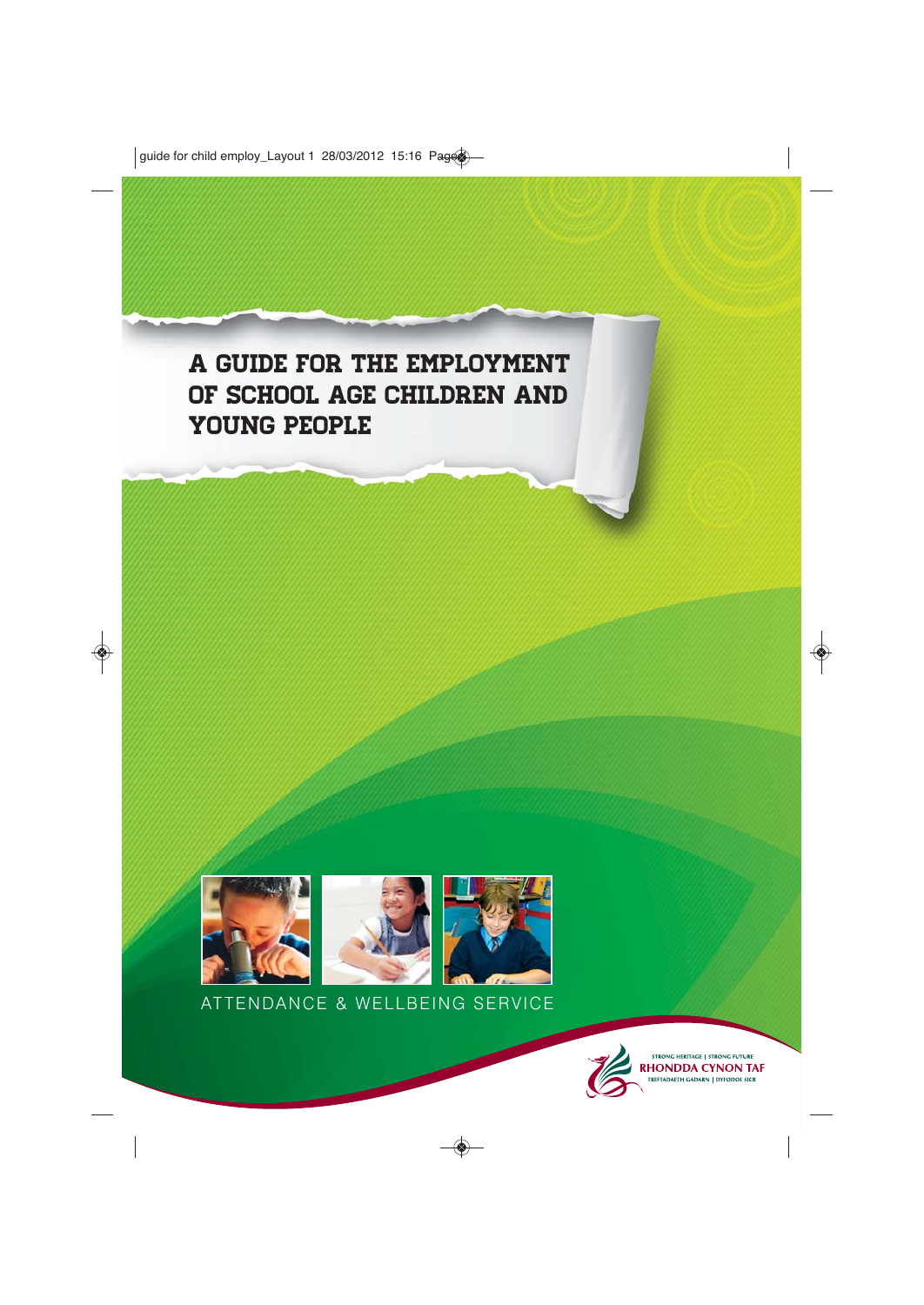This leaflet offers parents, carers and employers information about the work children and young people are able to do.

A child or young person is employed if he or she assists in any trade or occupation carried on for profit whether or not the child receives pay or reward. It also applies if the parent or carer is the employer.

## If a child or young person has a National Insurance Number can they work full time?

If a child or young person is issued with a National Insurance Number this DOES NOT mean that the child/young person can leave school and work full time. A child or young person is of compulsory school age until the last Friday in June of the school year in which he/she reaches his/her 16th birthday.

### What age can school age children work?

Children must be 13 years old to undertake any part-time work.

### What about pay?

There is no minimum wage for children or young people. It is up to the parents/ carers to decide whether or not a wage is fair and for employers to be 'reasonable'.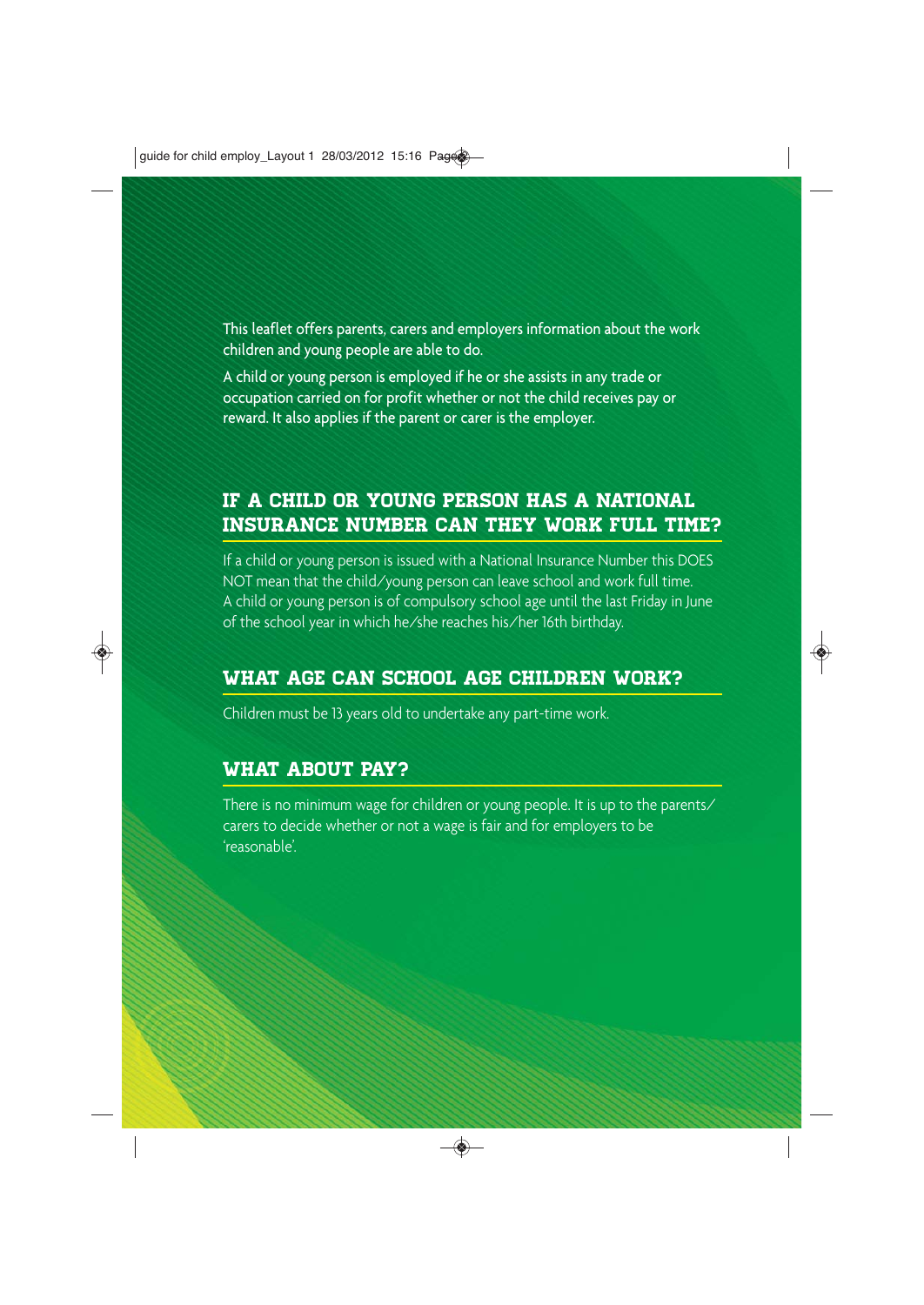## WHEN CAN CHILDREN WORK AND HOW LONG FOR?

No child or young person of statutory school age can work before 7am or after 7pm.

|                 | 13-14 years                                     | 15-16 years                                     |
|-----------------|-------------------------------------------------|-------------------------------------------------|
| School days     | $2$ hours <sup>*</sup>                          | 2 hours*                                        |
| Saturdays       | 5 hours                                         | 8 hours                                         |
| Sundays         | 2 hours                                         | 2 hours                                         |
| School Holidays | 5 hours (Up to a maximum<br>of 25 hours a week) | 8 hours (Up to a maximum<br>of 35 hours a week) |

\*A child or young person can only work out of school hours. This may include 1 hour before school.

They are not allowed to work more than 12 hours a week during term time.

All school age children and young people must have at least two consecutive weeks off during school holidays.

## WHAT JOBS CAN SCHOOL AGE CHILDREN AND young people do?

13 year olds can only do light work in the following:

- agricultural or horticultural work;
- delivery of newspapers, journals, leaflets (NOT to collect money);
- shop work;
- hairdressing salons;
- office work;
- riding stables, kennels or catteries;
- café or restaurant (NOT in a kitchen).

14, 15 and 16 year olds can do light work in a wider range of jobs.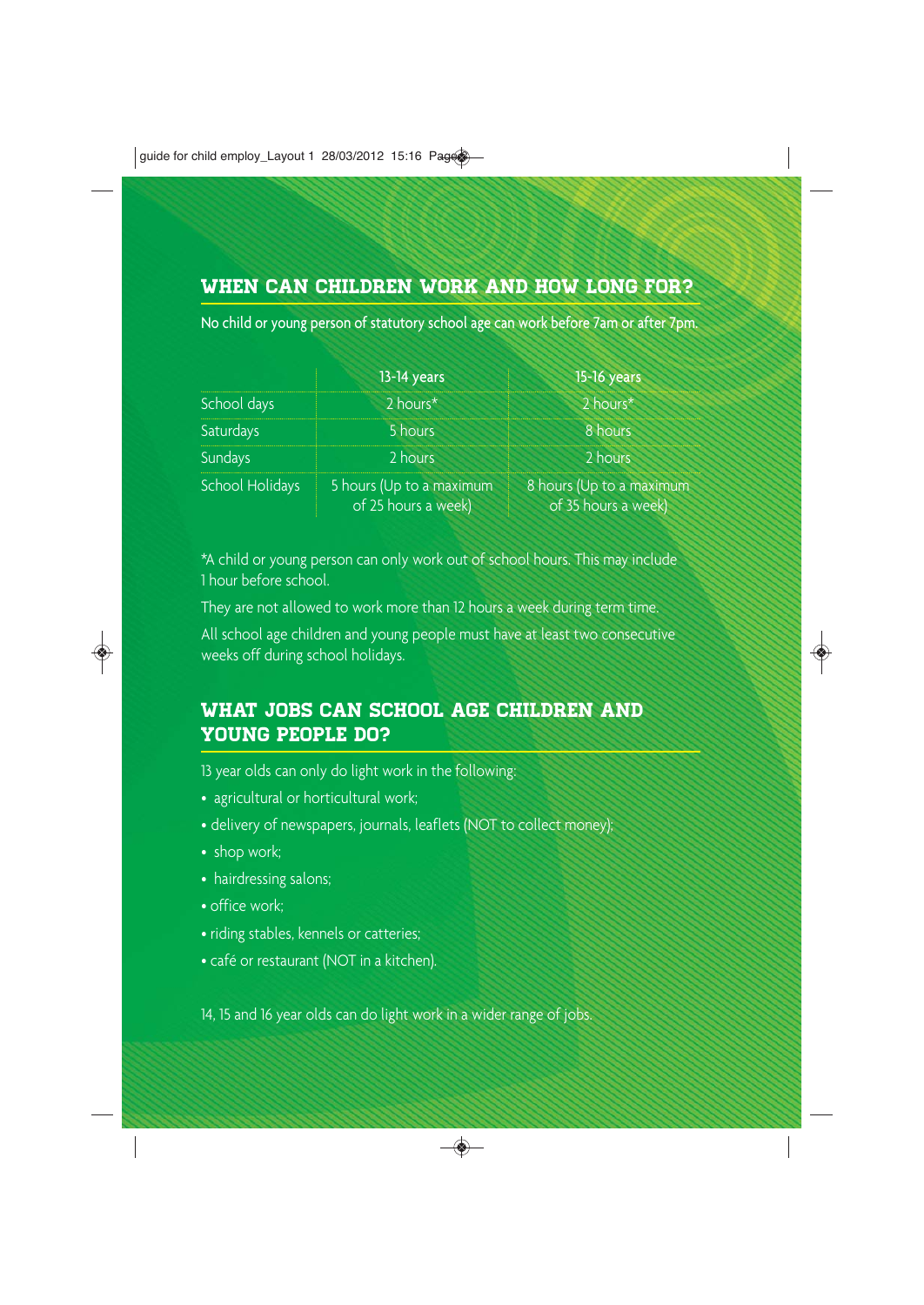### Are there jobs school age children and young people cannot do?

Byelaws say that no child/young person of any age may be employed:-

- in a cinema, theatre, discothèque, dance hall or night club (unless licensed to perform there);
- to sell or deliver alcohol:
- to deliver milk:
- to deliver fuel oils;
- in a commercial kitchen:
- to collect or sort refuse;
- in any work which is more than three metres above ground level or, in the case of internal work, more than three metres above floor level;
- in employment involving harmful exposure to physical, biological or chemical agents;
- in any industrial undertaking or factory;
- to collect money or to sell or canvas door-to-door;
- in work involving exposure to adult material or in situations which are for this reason otherwise unsuitable for children;
- in telephone sales:
- in any slaughterhouse or in that part of any butcher's shop or other premises connected with the killing of livestock, butchery, or the preparation of carcasses or meat for sale;
- as an attendant or assistant in a fairground or amusement arcade or in any other premises used for the purposes of public amusement by means of automatic machines, games of chance or skill or similar devices;
- in the personal care of residents or any residential care home or nursing home.

All children and young people must be registered with the Local Authority (LA) and be issued with a work permit. If a child or young person is working without a permit they will not be insured against injury should they be involved in an accident.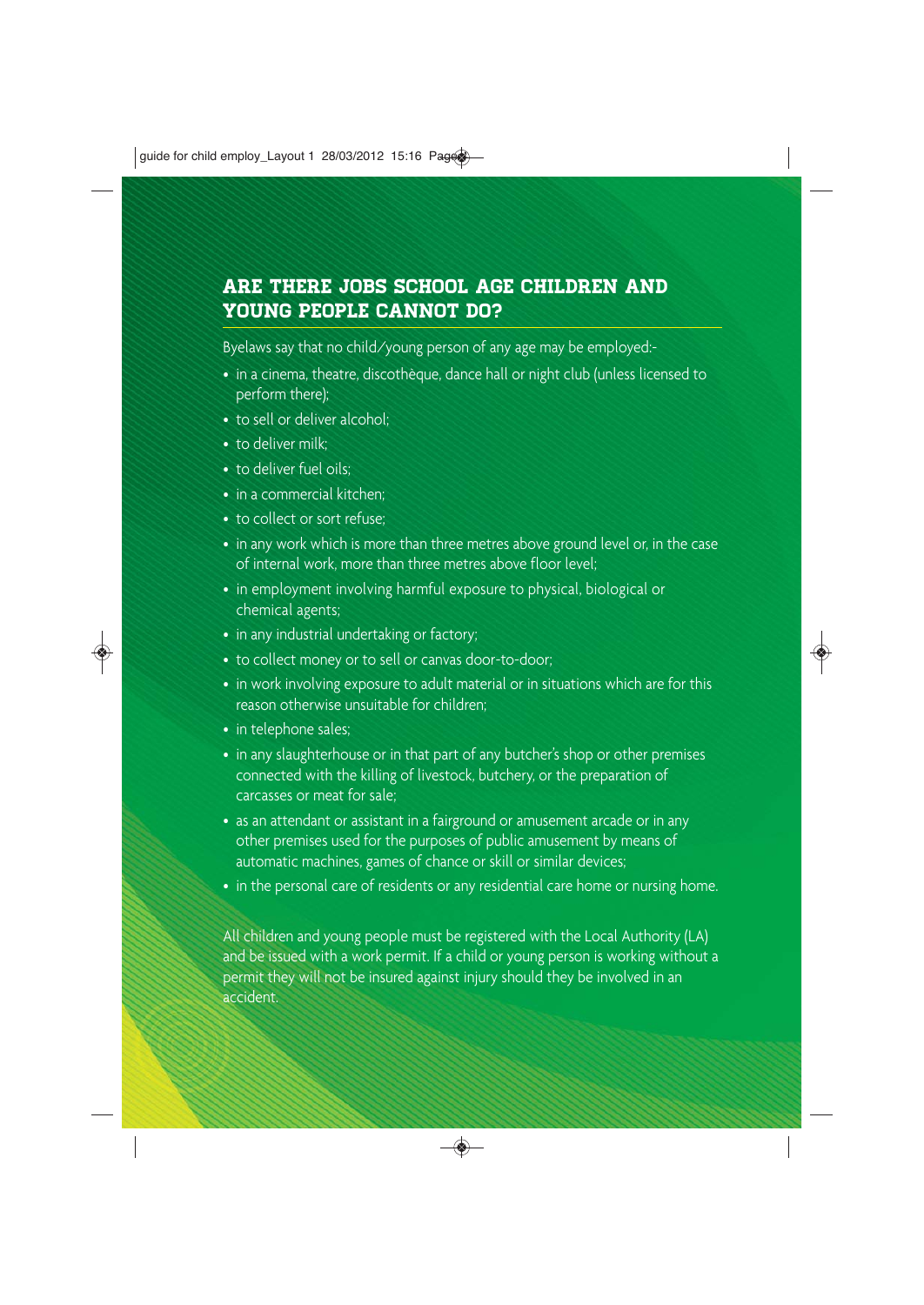### Can children be stopped from working?

#### Yes, if:

- that work is deemed to be inappropriate or illegal
- if school work, attendance or health suffers, or
- if they are continually late for school.

# How do you get a work permit?

It is up to the employer to obtain the work permit. An application form, is available from the address or telephone number overleaf.

### Employers

You must ensure that any child/young person working for you has appropriate clothing and shoes including protective clothing where necessary, and to ensure that rest breaks are adhered to (at least 1 hours rest after 4 hours work).

Employers are liable for prosecution if they:

- do not register their school age employee(s);
- employ school age children in a prohibited occupation;
- allow school age children to work outside the hours permitted by byelaws.

You are responsible for the health, safety and welfare of the children you employ, and are required to carry out risk assessments and inform the parent/ carer of any control measures taken.